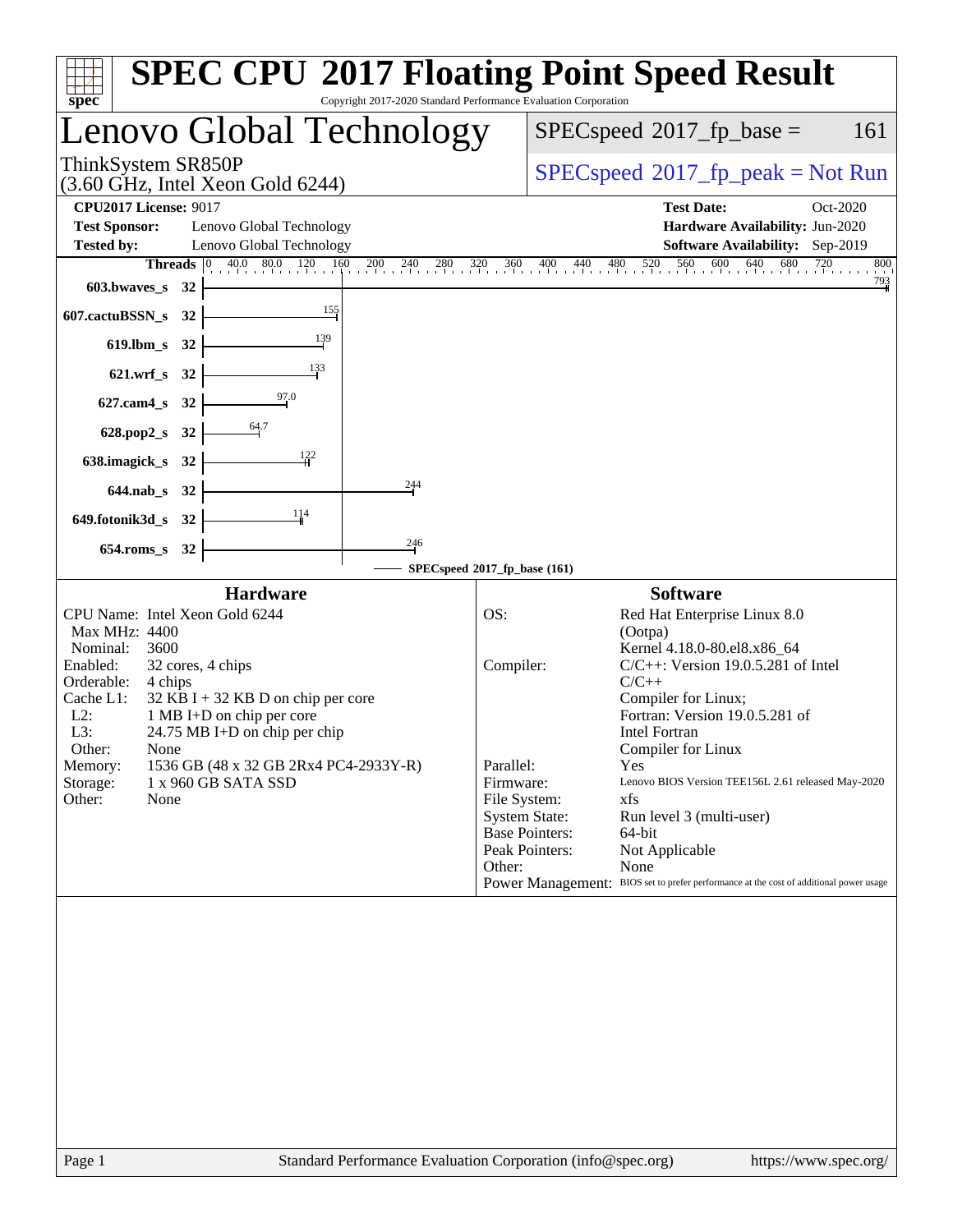

### **[SPEC CPU](http://www.spec.org/auto/cpu2017/Docs/result-fields.html#SPECCPU2017FloatingPointSpeedResult)[2017 Floating Point Speed Result](http://www.spec.org/auto/cpu2017/Docs/result-fields.html#SPECCPU2017FloatingPointSpeedResult)** Copyright 2017-2020 Standard Performance Evaluation Corporation

## Lenovo Global Technology

(3.60 GHz, Intel Xeon Gold 6244) ThinkSystem SR850P<br>  $(3.60 \text{ GHz, Intel Yoon Gold } 6244)$  [SPECspeed](http://www.spec.org/auto/cpu2017/Docs/result-fields.html#SPECspeed2017fppeak)<sup>®</sup>[2017\\_fp\\_peak = N](http://www.spec.org/auto/cpu2017/Docs/result-fields.html#SPECspeed2017fppeak)ot Run

 $SPECspeed^{\circledcirc}2017_fp\_base = 161$  $SPECspeed^{\circledcirc}2017_fp\_base = 161$ 

**[Test Sponsor:](http://www.spec.org/auto/cpu2017/Docs/result-fields.html#TestSponsor)** Lenovo Global Technology **[Hardware Availability:](http://www.spec.org/auto/cpu2017/Docs/result-fields.html#HardwareAvailability)** Jun-2020 **[Tested by:](http://www.spec.org/auto/cpu2017/Docs/result-fields.html#Testedby)** Lenovo Global Technology **[Software Availability:](http://www.spec.org/auto/cpu2017/Docs/result-fields.html#SoftwareAvailability)** Sep-2019

**[CPU2017 License:](http://www.spec.org/auto/cpu2017/Docs/result-fields.html#CPU2017License)** 9017 **[Test Date:](http://www.spec.org/auto/cpu2017/Docs/result-fields.html#TestDate)** Oct-2020

### **[Results Table](http://www.spec.org/auto/cpu2017/Docs/result-fields.html#ResultsTable)**

|                                    | <b>Base</b>    |                |                |                | <b>Peak</b> |                |            |                |                |              |                |              |                |              |
|------------------------------------|----------------|----------------|----------------|----------------|-------------|----------------|------------|----------------|----------------|--------------|----------------|--------------|----------------|--------------|
| <b>Benchmark</b>                   | <b>Threads</b> | <b>Seconds</b> | Ratio          | <b>Seconds</b> | Ratio       | <b>Seconds</b> | Ratio      | <b>Threads</b> | <b>Seconds</b> | <b>Ratio</b> | <b>Seconds</b> | <b>Ratio</b> | <b>Seconds</b> | <b>Ratio</b> |
| $603.bwaves$ s                     | 32             | 74.2           | 795            | 74.4           | 793         | 74.5           | 792        |                |                |              |                |              |                |              |
| 607.cactuBSSN s                    | 32             | 108            | 155            | 108            | 154         | 107            | 155        |                |                |              |                |              |                |              |
| $619.1$ bm s                       | 32             | 37.5           | 140            | 37.6           | 139         | 37.6           | <u>139</u> |                |                |              |                |              |                |              |
| $621.wrf$ s                        | 32             | 99.8           | 133            | 99.8           | <u>133</u>  | 100            | 132        |                |                |              |                |              |                |              |
| $627$ .cam $4 \text{ s}$           | 32             | 91.4           | 97.0           | 91.3           | 97.1        | 91.6           | 96.8       |                |                |              |                |              |                |              |
| $628.pop2_s$                       | 32             | 184            | 64.5           | 184            | 64.7        | 183            | 64.9       |                |                |              |                |              |                |              |
| 638.imagick_s                      | 32             | <u>119</u>     | 122            | 122            | 118         | 118            | 123        |                |                |              |                |              |                |              |
| $644$ .nab s                       | 32             | 71.6           | 244            | 71.7           | 244         | 71.7           | 244        |                |                |              |                |              |                |              |
| 649.fotonik3d s                    | 32             | 80.2           | <u>114</u>     | 80.8           | 113         | 78.9           | 116        |                |                |              |                |              |                |              |
| $654$ .roms s                      | 32             | 64.1           | 246            | 64.2           | 245         | 64.1           | 246        |                |                |              |                |              |                |              |
| $SPECspeed*2017_fp\_base =$<br>161 |                |                |                |                |             |                |            |                |                |              |                |              |                |              |
| $SPECspeed*2017_fp\_peak =$        |                |                | <b>Not Run</b> |                |             |                |            |                |                |              |                |              |                |              |

Results appear in the [order in which they were run.](http://www.spec.org/auto/cpu2017/Docs/result-fields.html#RunOrder) Bold underlined text [indicates a median measurement](http://www.spec.org/auto/cpu2017/Docs/result-fields.html#Median).

### **[Operating System Notes](http://www.spec.org/auto/cpu2017/Docs/result-fields.html#OperatingSystemNotes)**

Stack size set to unlimited using "ulimit -s unlimited"

### **[Environment Variables Notes](http://www.spec.org/auto/cpu2017/Docs/result-fields.html#EnvironmentVariablesNotes)**

Environment variables set by runcpu before the start of the run: KMP\_AFFINITY = "granularity=fine,compact" LD\_LIBRARY\_PATH = "/home/cpu2017-1.1.0-ic19.0u5-2/lib/intel64" OMP\_STACKSIZE = "192M"

#### **[General Notes](http://www.spec.org/auto/cpu2017/Docs/result-fields.html#GeneralNotes)**

 Binaries compiled on a system with 1x Intel Core i9-9900K CPU + 64GB RAM memory using Redhat Enterprise Linux 8.0 Transparent Huge Pages enabled by default Prior to runcpu invocation Filesystem page cache synced and cleared with: sync; echo 3> /proc/sys/vm/drop\_caches NA: The test sponsor attests, as of date of publication, that CVE-2017-5754 (Meltdown) is mitigated in the system as tested and documented. Yes: The test sponsor attests, as of date of publication, that CVE-2017-5753 (Spectre variant 1) is mitigated in the system as tested and documented. Yes: The test sponsor attests, as of date of publication, that CVE-2017-5715 (Spectre variant 2) is mitigated in the system as tested and documented.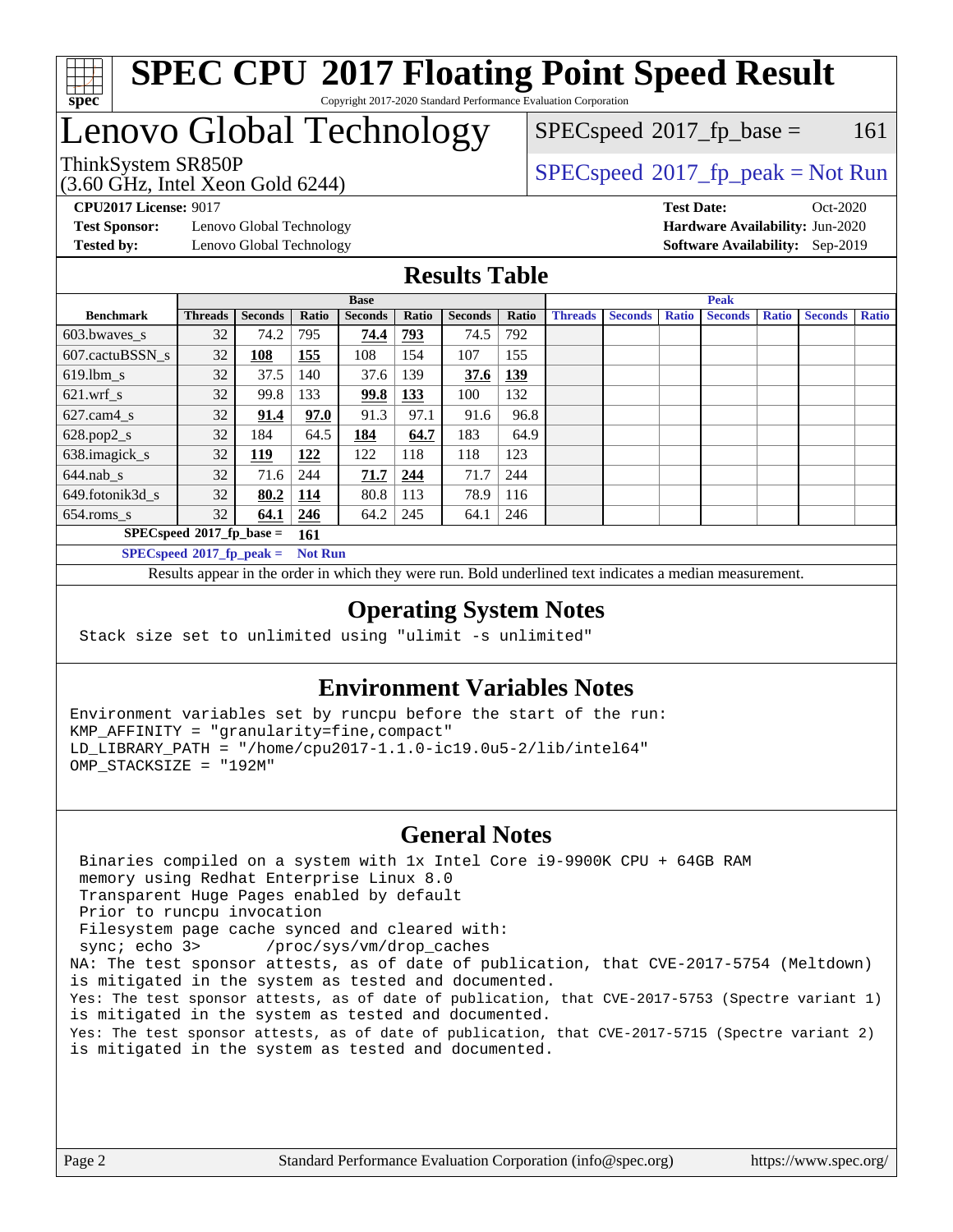| Lenovo Global Technology<br>$SPEC speed^{\circ}2017$ _fp_base =<br>ThinkSystem SR850P<br>$SPEC speed^{\circ}2017\_fp\_peak = Not Run$<br>$(3.60 \text{ GHz}, \text{Intel Xeon Gold } 6244)$<br><b>CPU2017 License: 9017</b><br><b>Test Date:</b><br><b>Test Sponsor:</b><br>Lenovo Global Technology<br>Hardware Availability: Jun-2020<br><b>Tested by:</b><br>Lenovo Global Technology<br><b>Software Availability:</b> Sep-2019<br><b>Platform Notes</b><br>BIOS configuration:<br>Choose Operating Mode set to Maximum Performance and then set it to Custom Mode<br>MONITOR/MWAIT set to Enable<br>Hyper-Threading set to Disable<br>Sysinfo program /home/cpu2017-1.1.0-ic19.0u5-2/bin/sysinfo<br>Rev: r6365 of 2019-08-21 295195f888a3d7edble6e46a485a0011<br>running on localhost.localdomain Thu Oct 22 19:08:06 2020<br>SUT (System Under Test) info as seen by some common utilities.<br>For more information on this section, see<br>https://www.spec.org/cpu2017/Docs/config.html#sysinfo<br>From /proc/cpuinfo<br>model name : Intel(R) Xeon(R) Gold 6244 CPU @ 3.60GHz<br>"physical id"s (chips)<br>4<br>32 "processors"<br>cores, siblings (Caution: counting these is hw and system dependent. The following<br>excerpts from /proc/cpuinfo might not be reliable. Use with caution.)<br>cpu cores : 8<br>siblings : 8<br>physical 0: cores 2 3 9 16 17 20 26 27<br>physical 1: cores 1 2 4 9 18 19 25 27<br>physical 2: cores 2 9 16 17 18 19 20 27<br>physical 3: cores 2 4 8 9 11 17 26 27<br>From 1scpu:<br>Architecture:<br>x86_64<br>$32$ -bit, $64$ -bit<br>$CPU$ op-mode( $s$ ):<br>Little Endian<br>Byte Order:<br>CPU(s):<br>32<br>On-line CPU(s) list: $0-31$<br>Thread(s) per core:<br>$\mathbf 1$<br>Core(s) per socket:<br>8<br>Socket(s):<br>4<br>NUMA $node(s):$<br>4<br>Vendor ID:<br>GenuineIntel<br>CPU family:<br>6<br>Model:<br>85<br>Model name:<br>$Intel(R) Xeon(R) Gold 6244 CPU @ 3.60GHz$<br>Stepping:<br>6<br>3468.612<br>CPU MHz:<br>4400.0000<br>$CPU$ max $MHz:$<br>CPU min MHz:<br>1200.0000<br>7200.00<br>BogoMIPS:<br>Virtualization:<br>$VT - x$<br>L1d cache:<br>32K<br>(Continued on next page)<br>Standard Performance Evaluation Corporation (info@spec.org) | spec | Copyright 2017-2020 Standard Performance Evaluation Corporation | <b>SPEC CPU®2017 Floating Point Speed Result</b> |                       |
|----------------------------------------------------------------------------------------------------------------------------------------------------------------------------------------------------------------------------------------------------------------------------------------------------------------------------------------------------------------------------------------------------------------------------------------------------------------------------------------------------------------------------------------------------------------------------------------------------------------------------------------------------------------------------------------------------------------------------------------------------------------------------------------------------------------------------------------------------------------------------------------------------------------------------------------------------------------------------------------------------------------------------------------------------------------------------------------------------------------------------------------------------------------------------------------------------------------------------------------------------------------------------------------------------------------------------------------------------------------------------------------------------------------------------------------------------------------------------------------------------------------------------------------------------------------------------------------------------------------------------------------------------------------------------------------------------------------------------------------------------------------------------------------------------------------------------------------------------------------------------------------------------------------------------------------------------------------------------------------------------------------------------------------------------------------------------------------------------------------------------------------------------------------------------------------------------------------------|------|-----------------------------------------------------------------|--------------------------------------------------|-----------------------|
|                                                                                                                                                                                                                                                                                                                                                                                                                                                                                                                                                                                                                                                                                                                                                                                                                                                                                                                                                                                                                                                                                                                                                                                                                                                                                                                                                                                                                                                                                                                                                                                                                                                                                                                                                                                                                                                                                                                                                                                                                                                                                                                                                                                                                      |      |                                                                 |                                                  | 161                   |
|                                                                                                                                                                                                                                                                                                                                                                                                                                                                                                                                                                                                                                                                                                                                                                                                                                                                                                                                                                                                                                                                                                                                                                                                                                                                                                                                                                                                                                                                                                                                                                                                                                                                                                                                                                                                                                                                                                                                                                                                                                                                                                                                                                                                                      |      |                                                                 |                                                  |                       |
|                                                                                                                                                                                                                                                                                                                                                                                                                                                                                                                                                                                                                                                                                                                                                                                                                                                                                                                                                                                                                                                                                                                                                                                                                                                                                                                                                                                                                                                                                                                                                                                                                                                                                                                                                                                                                                                                                                                                                                                                                                                                                                                                                                                                                      |      |                                                                 |                                                  | Oct-2020              |
|                                                                                                                                                                                                                                                                                                                                                                                                                                                                                                                                                                                                                                                                                                                                                                                                                                                                                                                                                                                                                                                                                                                                                                                                                                                                                                                                                                                                                                                                                                                                                                                                                                                                                                                                                                                                                                                                                                                                                                                                                                                                                                                                                                                                                      |      |                                                                 |                                                  |                       |
|                                                                                                                                                                                                                                                                                                                                                                                                                                                                                                                                                                                                                                                                                                                                                                                                                                                                                                                                                                                                                                                                                                                                                                                                                                                                                                                                                                                                                                                                                                                                                                                                                                                                                                                                                                                                                                                                                                                                                                                                                                                                                                                                                                                                                      |      |                                                                 |                                                  |                       |
|                                                                                                                                                                                                                                                                                                                                                                                                                                                                                                                                                                                                                                                                                                                                                                                                                                                                                                                                                                                                                                                                                                                                                                                                                                                                                                                                                                                                                                                                                                                                                                                                                                                                                                                                                                                                                                                                                                                                                                                                                                                                                                                                                                                                                      |      |                                                                 |                                                  |                       |
|                                                                                                                                                                                                                                                                                                                                                                                                                                                                                                                                                                                                                                                                                                                                                                                                                                                                                                                                                                                                                                                                                                                                                                                                                                                                                                                                                                                                                                                                                                                                                                                                                                                                                                                                                                                                                                                                                                                                                                                                                                                                                                                                                                                                                      |      |                                                                 |                                                  |                       |
|                                                                                                                                                                                                                                                                                                                                                                                                                                                                                                                                                                                                                                                                                                                                                                                                                                                                                                                                                                                                                                                                                                                                                                                                                                                                                                                                                                                                                                                                                                                                                                                                                                                                                                                                                                                                                                                                                                                                                                                                                                                                                                                                                                                                                      |      |                                                                 |                                                  |                       |
| Page 3                                                                                                                                                                                                                                                                                                                                                                                                                                                                                                                                                                                                                                                                                                                                                                                                                                                                                                                                                                                                                                                                                                                                                                                                                                                                                                                                                                                                                                                                                                                                                                                                                                                                                                                                                                                                                                                                                                                                                                                                                                                                                                                                                                                                               |      |                                                                 |                                                  |                       |
|                                                                                                                                                                                                                                                                                                                                                                                                                                                                                                                                                                                                                                                                                                                                                                                                                                                                                                                                                                                                                                                                                                                                                                                                                                                                                                                                                                                                                                                                                                                                                                                                                                                                                                                                                                                                                                                                                                                                                                                                                                                                                                                                                                                                                      |      |                                                                 |                                                  |                       |
|                                                                                                                                                                                                                                                                                                                                                                                                                                                                                                                                                                                                                                                                                                                                                                                                                                                                                                                                                                                                                                                                                                                                                                                                                                                                                                                                                                                                                                                                                                                                                                                                                                                                                                                                                                                                                                                                                                                                                                                                                                                                                                                                                                                                                      |      |                                                                 |                                                  |                       |
|                                                                                                                                                                                                                                                                                                                                                                                                                                                                                                                                                                                                                                                                                                                                                                                                                                                                                                                                                                                                                                                                                                                                                                                                                                                                                                                                                                                                                                                                                                                                                                                                                                                                                                                                                                                                                                                                                                                                                                                                                                                                                                                                                                                                                      |      |                                                                 |                                                  |                       |
|                                                                                                                                                                                                                                                                                                                                                                                                                                                                                                                                                                                                                                                                                                                                                                                                                                                                                                                                                                                                                                                                                                                                                                                                                                                                                                                                                                                                                                                                                                                                                                                                                                                                                                                                                                                                                                                                                                                                                                                                                                                                                                                                                                                                                      |      |                                                                 |                                                  |                       |
|                                                                                                                                                                                                                                                                                                                                                                                                                                                                                                                                                                                                                                                                                                                                                                                                                                                                                                                                                                                                                                                                                                                                                                                                                                                                                                                                                                                                                                                                                                                                                                                                                                                                                                                                                                                                                                                                                                                                                                                                                                                                                                                                                                                                                      |      |                                                                 |                                                  |                       |
|                                                                                                                                                                                                                                                                                                                                                                                                                                                                                                                                                                                                                                                                                                                                                                                                                                                                                                                                                                                                                                                                                                                                                                                                                                                                                                                                                                                                                                                                                                                                                                                                                                                                                                                                                                                                                                                                                                                                                                                                                                                                                                                                                                                                                      |      |                                                                 |                                                  |                       |
|                                                                                                                                                                                                                                                                                                                                                                                                                                                                                                                                                                                                                                                                                                                                                                                                                                                                                                                                                                                                                                                                                                                                                                                                                                                                                                                                                                                                                                                                                                                                                                                                                                                                                                                                                                                                                                                                                                                                                                                                                                                                                                                                                                                                                      |      |                                                                 |                                                  |                       |
|                                                                                                                                                                                                                                                                                                                                                                                                                                                                                                                                                                                                                                                                                                                                                                                                                                                                                                                                                                                                                                                                                                                                                                                                                                                                                                                                                                                                                                                                                                                                                                                                                                                                                                                                                                                                                                                                                                                                                                                                                                                                                                                                                                                                                      |      |                                                                 |                                                  |                       |
|                                                                                                                                                                                                                                                                                                                                                                                                                                                                                                                                                                                                                                                                                                                                                                                                                                                                                                                                                                                                                                                                                                                                                                                                                                                                                                                                                                                                                                                                                                                                                                                                                                                                                                                                                                                                                                                                                                                                                                                                                                                                                                                                                                                                                      |      |                                                                 |                                                  |                       |
|                                                                                                                                                                                                                                                                                                                                                                                                                                                                                                                                                                                                                                                                                                                                                                                                                                                                                                                                                                                                                                                                                                                                                                                                                                                                                                                                                                                                                                                                                                                                                                                                                                                                                                                                                                                                                                                                                                                                                                                                                                                                                                                                                                                                                      |      |                                                                 |                                                  |                       |
|                                                                                                                                                                                                                                                                                                                                                                                                                                                                                                                                                                                                                                                                                                                                                                                                                                                                                                                                                                                                                                                                                                                                                                                                                                                                                                                                                                                                                                                                                                                                                                                                                                                                                                                                                                                                                                                                                                                                                                                                                                                                                                                                                                                                                      |      |                                                                 |                                                  |                       |
|                                                                                                                                                                                                                                                                                                                                                                                                                                                                                                                                                                                                                                                                                                                                                                                                                                                                                                                                                                                                                                                                                                                                                                                                                                                                                                                                                                                                                                                                                                                                                                                                                                                                                                                                                                                                                                                                                                                                                                                                                                                                                                                                                                                                                      |      |                                                                 |                                                  |                       |
|                                                                                                                                                                                                                                                                                                                                                                                                                                                                                                                                                                                                                                                                                                                                                                                                                                                                                                                                                                                                                                                                                                                                                                                                                                                                                                                                                                                                                                                                                                                                                                                                                                                                                                                                                                                                                                                                                                                                                                                                                                                                                                                                                                                                                      |      |                                                                 |                                                  |                       |
|                                                                                                                                                                                                                                                                                                                                                                                                                                                                                                                                                                                                                                                                                                                                                                                                                                                                                                                                                                                                                                                                                                                                                                                                                                                                                                                                                                                                                                                                                                                                                                                                                                                                                                                                                                                                                                                                                                                                                                                                                                                                                                                                                                                                                      |      |                                                                 |                                                  |                       |
|                                                                                                                                                                                                                                                                                                                                                                                                                                                                                                                                                                                                                                                                                                                                                                                                                                                                                                                                                                                                                                                                                                                                                                                                                                                                                                                                                                                                                                                                                                                                                                                                                                                                                                                                                                                                                                                                                                                                                                                                                                                                                                                                                                                                                      |      |                                                                 |                                                  |                       |
|                                                                                                                                                                                                                                                                                                                                                                                                                                                                                                                                                                                                                                                                                                                                                                                                                                                                                                                                                                                                                                                                                                                                                                                                                                                                                                                                                                                                                                                                                                                                                                                                                                                                                                                                                                                                                                                                                                                                                                                                                                                                                                                                                                                                                      |      |                                                                 |                                                  |                       |
|                                                                                                                                                                                                                                                                                                                                                                                                                                                                                                                                                                                                                                                                                                                                                                                                                                                                                                                                                                                                                                                                                                                                                                                                                                                                                                                                                                                                                                                                                                                                                                                                                                                                                                                                                                                                                                                                                                                                                                                                                                                                                                                                                                                                                      |      |                                                                 |                                                  |                       |
|                                                                                                                                                                                                                                                                                                                                                                                                                                                                                                                                                                                                                                                                                                                                                                                                                                                                                                                                                                                                                                                                                                                                                                                                                                                                                                                                                                                                                                                                                                                                                                                                                                                                                                                                                                                                                                                                                                                                                                                                                                                                                                                                                                                                                      |      |                                                                 |                                                  |                       |
|                                                                                                                                                                                                                                                                                                                                                                                                                                                                                                                                                                                                                                                                                                                                                                                                                                                                                                                                                                                                                                                                                                                                                                                                                                                                                                                                                                                                                                                                                                                                                                                                                                                                                                                                                                                                                                                                                                                                                                                                                                                                                                                                                                                                                      |      |                                                                 |                                                  |                       |
|                                                                                                                                                                                                                                                                                                                                                                                                                                                                                                                                                                                                                                                                                                                                                                                                                                                                                                                                                                                                                                                                                                                                                                                                                                                                                                                                                                                                                                                                                                                                                                                                                                                                                                                                                                                                                                                                                                                                                                                                                                                                                                                                                                                                                      |      |                                                                 |                                                  |                       |
|                                                                                                                                                                                                                                                                                                                                                                                                                                                                                                                                                                                                                                                                                                                                                                                                                                                                                                                                                                                                                                                                                                                                                                                                                                                                                                                                                                                                                                                                                                                                                                                                                                                                                                                                                                                                                                                                                                                                                                                                                                                                                                                                                                                                                      |      |                                                                 |                                                  |                       |
|                                                                                                                                                                                                                                                                                                                                                                                                                                                                                                                                                                                                                                                                                                                                                                                                                                                                                                                                                                                                                                                                                                                                                                                                                                                                                                                                                                                                                                                                                                                                                                                                                                                                                                                                                                                                                                                                                                                                                                                                                                                                                                                                                                                                                      |      |                                                                 |                                                  |                       |
|                                                                                                                                                                                                                                                                                                                                                                                                                                                                                                                                                                                                                                                                                                                                                                                                                                                                                                                                                                                                                                                                                                                                                                                                                                                                                                                                                                                                                                                                                                                                                                                                                                                                                                                                                                                                                                                                                                                                                                                                                                                                                                                                                                                                                      |      |                                                                 |                                                  |                       |
|                                                                                                                                                                                                                                                                                                                                                                                                                                                                                                                                                                                                                                                                                                                                                                                                                                                                                                                                                                                                                                                                                                                                                                                                                                                                                                                                                                                                                                                                                                                                                                                                                                                                                                                                                                                                                                                                                                                                                                                                                                                                                                                                                                                                                      |      |                                                                 |                                                  |                       |
|                                                                                                                                                                                                                                                                                                                                                                                                                                                                                                                                                                                                                                                                                                                                                                                                                                                                                                                                                                                                                                                                                                                                                                                                                                                                                                                                                                                                                                                                                                                                                                                                                                                                                                                                                                                                                                                                                                                                                                                                                                                                                                                                                                                                                      |      |                                                                 |                                                  |                       |
|                                                                                                                                                                                                                                                                                                                                                                                                                                                                                                                                                                                                                                                                                                                                                                                                                                                                                                                                                                                                                                                                                                                                                                                                                                                                                                                                                                                                                                                                                                                                                                                                                                                                                                                                                                                                                                                                                                                                                                                                                                                                                                                                                                                                                      |      |                                                                 |                                                  |                       |
|                                                                                                                                                                                                                                                                                                                                                                                                                                                                                                                                                                                                                                                                                                                                                                                                                                                                                                                                                                                                                                                                                                                                                                                                                                                                                                                                                                                                                                                                                                                                                                                                                                                                                                                                                                                                                                                                                                                                                                                                                                                                                                                                                                                                                      |      |                                                                 |                                                  |                       |
|                                                                                                                                                                                                                                                                                                                                                                                                                                                                                                                                                                                                                                                                                                                                                                                                                                                                                                                                                                                                                                                                                                                                                                                                                                                                                                                                                                                                                                                                                                                                                                                                                                                                                                                                                                                                                                                                                                                                                                                                                                                                                                                                                                                                                      |      |                                                                 |                                                  |                       |
|                                                                                                                                                                                                                                                                                                                                                                                                                                                                                                                                                                                                                                                                                                                                                                                                                                                                                                                                                                                                                                                                                                                                                                                                                                                                                                                                                                                                                                                                                                                                                                                                                                                                                                                                                                                                                                                                                                                                                                                                                                                                                                                                                                                                                      |      |                                                                 |                                                  |                       |
|                                                                                                                                                                                                                                                                                                                                                                                                                                                                                                                                                                                                                                                                                                                                                                                                                                                                                                                                                                                                                                                                                                                                                                                                                                                                                                                                                                                                                                                                                                                                                                                                                                                                                                                                                                                                                                                                                                                                                                                                                                                                                                                                                                                                                      |      |                                                                 |                                                  |                       |
|                                                                                                                                                                                                                                                                                                                                                                                                                                                                                                                                                                                                                                                                                                                                                                                                                                                                                                                                                                                                                                                                                                                                                                                                                                                                                                                                                                                                                                                                                                                                                                                                                                                                                                                                                                                                                                                                                                                                                                                                                                                                                                                                                                                                                      |      |                                                                 |                                                  |                       |
|                                                                                                                                                                                                                                                                                                                                                                                                                                                                                                                                                                                                                                                                                                                                                                                                                                                                                                                                                                                                                                                                                                                                                                                                                                                                                                                                                                                                                                                                                                                                                                                                                                                                                                                                                                                                                                                                                                                                                                                                                                                                                                                                                                                                                      |      |                                                                 |                                                  |                       |
|                                                                                                                                                                                                                                                                                                                                                                                                                                                                                                                                                                                                                                                                                                                                                                                                                                                                                                                                                                                                                                                                                                                                                                                                                                                                                                                                                                                                                                                                                                                                                                                                                                                                                                                                                                                                                                                                                                                                                                                                                                                                                                                                                                                                                      |      |                                                                 |                                                  |                       |
|                                                                                                                                                                                                                                                                                                                                                                                                                                                                                                                                                                                                                                                                                                                                                                                                                                                                                                                                                                                                                                                                                                                                                                                                                                                                                                                                                                                                                                                                                                                                                                                                                                                                                                                                                                                                                                                                                                                                                                                                                                                                                                                                                                                                                      |      |                                                                 |                                                  |                       |
|                                                                                                                                                                                                                                                                                                                                                                                                                                                                                                                                                                                                                                                                                                                                                                                                                                                                                                                                                                                                                                                                                                                                                                                                                                                                                                                                                                                                                                                                                                                                                                                                                                                                                                                                                                                                                                                                                                                                                                                                                                                                                                                                                                                                                      |      |                                                                 |                                                  | https://www.spec.org/ |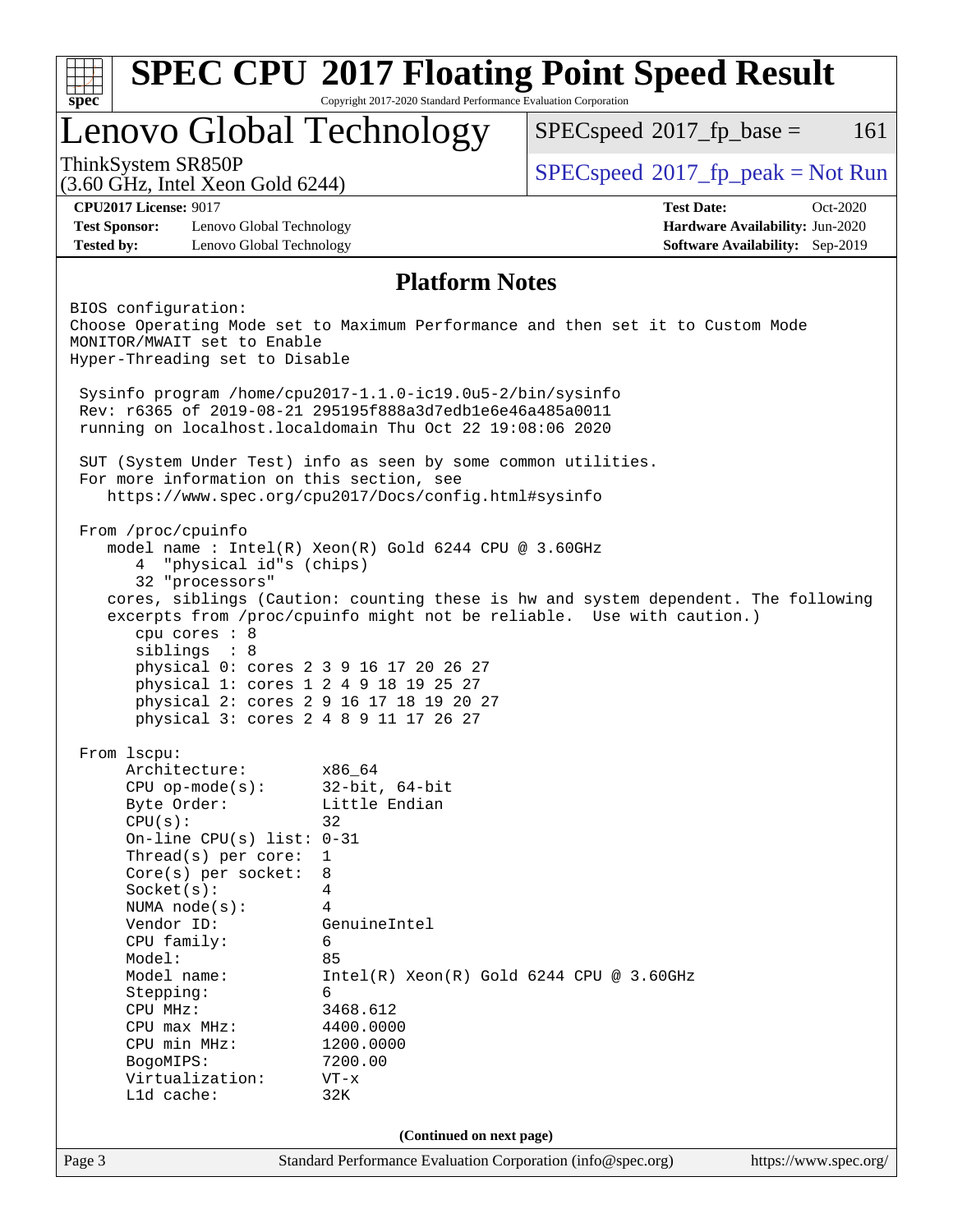

# **[SPEC CPU](http://www.spec.org/auto/cpu2017/Docs/result-fields.html#SPECCPU2017FloatingPointSpeedResult)[2017 Floating Point Speed Result](http://www.spec.org/auto/cpu2017/Docs/result-fields.html#SPECCPU2017FloatingPointSpeedResult)**

Copyright 2017-2020 Standard Performance Evaluation Corporation

Lenovo Global Technology

 $SPECspeed^{\circ}2017\_fp\_base = 161$  $SPECspeed^{\circ}2017\_fp\_base = 161$ 

(3.60 GHz, Intel Xeon Gold 6244)

ThinkSystem SR850P<br>  $SPEC speed^{\circ}2017$  [p\_peak = Not Run

**[CPU2017 License:](http://www.spec.org/auto/cpu2017/Docs/result-fields.html#CPU2017License)** 9017 **[Test Date:](http://www.spec.org/auto/cpu2017/Docs/result-fields.html#TestDate)** Oct-2020

**[Test Sponsor:](http://www.spec.org/auto/cpu2017/Docs/result-fields.html#TestSponsor)** Lenovo Global Technology **[Hardware Availability:](http://www.spec.org/auto/cpu2017/Docs/result-fields.html#HardwareAvailability)** Jun-2020 **[Tested by:](http://www.spec.org/auto/cpu2017/Docs/result-fields.html#Testedby)** Lenovo Global Technology **[Software Availability:](http://www.spec.org/auto/cpu2017/Docs/result-fields.html#SoftwareAvailability)** Sep-2019

#### **[Platform Notes \(Continued\)](http://www.spec.org/auto/cpu2017/Docs/result-fields.html#PlatformNotes)**

| $L1i$ cache:     |                         | 32K                        |
|------------------|-------------------------|----------------------------|
| $L2$ cache:      |                         | 1024K                      |
| $L3$ cache:      |                         | 25344K                     |
|                  | NUMA $node0$ $CPU(s)$ : | $0 - 7$                    |
|                  | NUMA $node1$ $CPU(s)$ : | $8 - 15$                   |
|                  | NUMA $node2$ $CPU(s)$ : | $16 - 23$                  |
|                  | NUMA $node3$ $CPU(s)$ : | $24 - 31$                  |
| $F1$ arg $\cdot$ |                         | $f_{\text{min}}$ $\tau$ me |

Flags: fpu vme de pse tsc msr pae mce cx8 apic sep mtrr pge mca cmov pat pse36 clflush dts acpi mmx fxsr sse sse2 ss ht tm pbe syscall nx pdpe1gb rdtscp lm constant\_tsc art arch\_perfmon pebs bts rep\_good nopl xtopology nonstop\_tsc cpuid aperfmperf pni pclmulqdq dtes64 monitor ds\_cpl vmx smx est tm2 ssse3 sdbg fma cx16 xtpr pdcm pcid dca sse4\_1 sse4\_2 x2apic movbe popcnt tsc\_deadline\_timer aes xsave avx f16c rdrand lahf\_lm abm 3dnowprefetch cpuid\_fault epb cat\_l3 cdp\_l3 invpcid\_single intel\_ppin ssbd mba ibrs ibpb stibp ibrs\_enhanced tpr\_shadow vnmi flexpriority ept vpid fsgsbase tsc\_adjust bmi1 hle avx2 smep bmi2 erms invpcid rtm cqm mpx rdt\_a avx512f avx512dq rdseed adx smap clflushopt clwb intel\_pt avx512cd avx512bw avx512vl xsaveopt xsavec xgetbv1 xsaves cqm\_llc cqm\_occup\_llc cqm\_mbm\_total cqm\_mbm\_local dtherm ida arat pln pts pku ospke avx512\_vnni flush\_l1d arch\_capabilities

 /proc/cpuinfo cache data cache size : 25344 KB

 From numactl --hardware WARNING: a numactl 'node' might or might not correspond to a physical chip.

|                            | available: 4 nodes (0-3)             |  |  |  |  |  |  |  |
|----------------------------|--------------------------------------|--|--|--|--|--|--|--|
|                            | node 0 cpus: 0 1 2 3 4 5 6 7         |  |  |  |  |  |  |  |
|                            | node 0 size: 386685 MB               |  |  |  |  |  |  |  |
|                            | node 0 free: 386298 MB               |  |  |  |  |  |  |  |
|                            | node 1 cpus: 8 9 10 11 12 13 14 15   |  |  |  |  |  |  |  |
|                            | node 1 size: 387069 MB               |  |  |  |  |  |  |  |
|                            | node 1 free: 385661 MB               |  |  |  |  |  |  |  |
|                            | node 2 cpus: 16 17 18 19 20 21 22 23 |  |  |  |  |  |  |  |
|                            | node 2 size: 387069 MB               |  |  |  |  |  |  |  |
|                            | node 2 free: 386627 MB               |  |  |  |  |  |  |  |
|                            | node 3 cpus: 24 25 26 27 28 29 30 31 |  |  |  |  |  |  |  |
|                            | node 3 size: 387045 MB               |  |  |  |  |  |  |  |
|                            | node 3 free: 386594 MB               |  |  |  |  |  |  |  |
|                            | node distances:                      |  |  |  |  |  |  |  |
|                            | node 0 1 2 3                         |  |  |  |  |  |  |  |
|                            | 0: 10 21 21 21                       |  |  |  |  |  |  |  |
|                            | 1: 21 10 21 21                       |  |  |  |  |  |  |  |
|                            | 2: 21 21 10 21                       |  |  |  |  |  |  |  |
|                            | 3: 21 21 21 10                       |  |  |  |  |  |  |  |
|                            |                                      |  |  |  |  |  |  |  |
| From /proc/meminfo         |                                      |  |  |  |  |  |  |  |
| 1585019700 kB<br>MemTotal: |                                      |  |  |  |  |  |  |  |

**(Continued on next page)**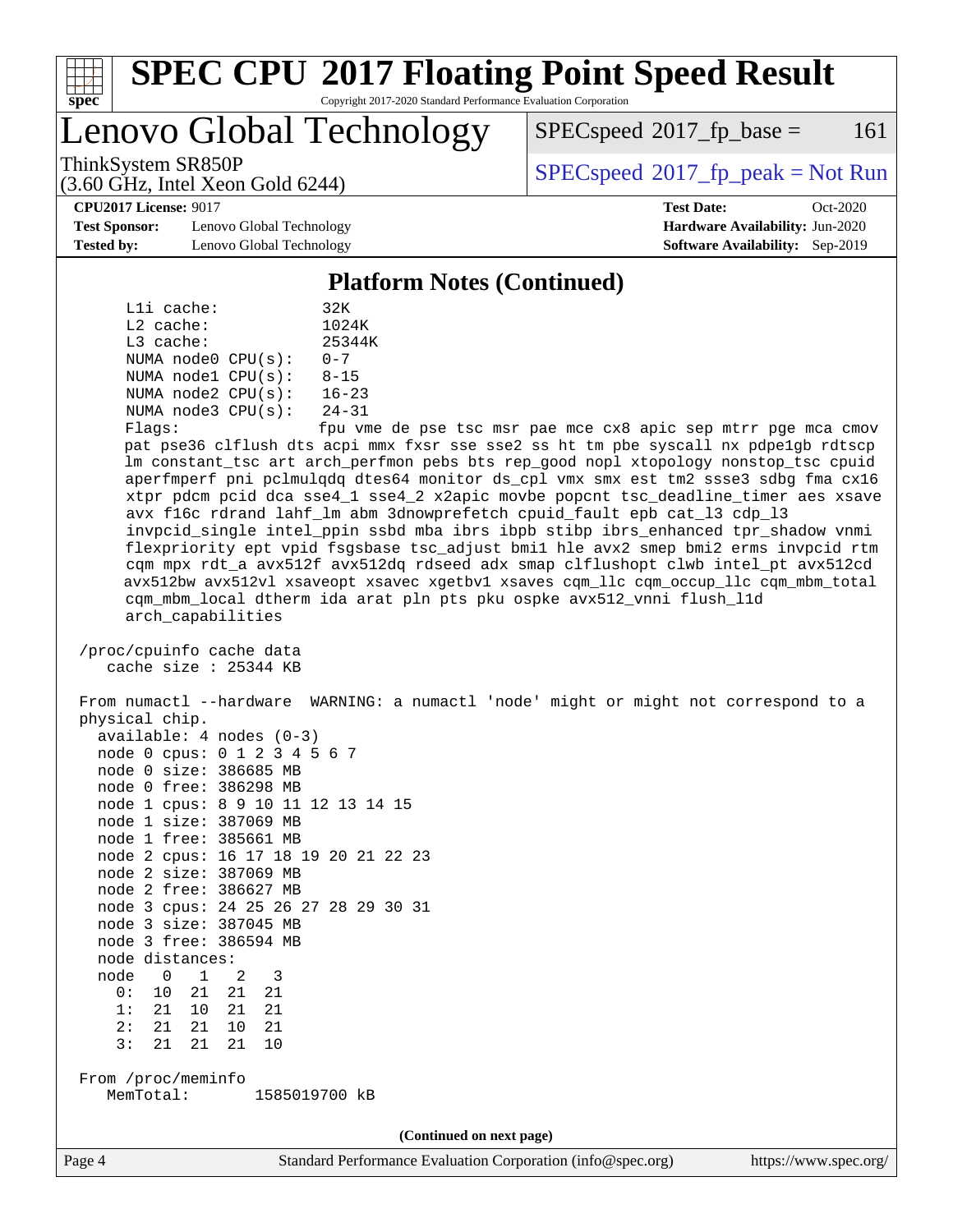|                                                                                                                                                                                                                                                                                                                                                                                                                                                                                                                                                                          | <b>SPEC CPU®2017 Floating Point Speed Result</b>                                                                                                                                                                                                                                  |
|--------------------------------------------------------------------------------------------------------------------------------------------------------------------------------------------------------------------------------------------------------------------------------------------------------------------------------------------------------------------------------------------------------------------------------------------------------------------------------------------------------------------------------------------------------------------------|-----------------------------------------------------------------------------------------------------------------------------------------------------------------------------------------------------------------------------------------------------------------------------------|
| spec<br>Copyright 2017-2020 Standard Performance Evaluation Corporation<br>Lenovo Global Technology                                                                                                                                                                                                                                                                                                                                                                                                                                                                      | $SPEC speed^{\circ}2017\_fp\_base =$<br>161                                                                                                                                                                                                                                       |
| ThinkSystem SR850P<br>(3.60 GHz, Intel Xeon Gold 6244)                                                                                                                                                                                                                                                                                                                                                                                                                                                                                                                   | $SPEC speed^{\circ}2017\_fp\_peak = Not Run$                                                                                                                                                                                                                                      |
| <b>CPU2017 License: 9017</b><br><b>Test Sponsor:</b><br>Lenovo Global Technology<br><b>Tested by:</b><br>Lenovo Global Technology                                                                                                                                                                                                                                                                                                                                                                                                                                        | <b>Test Date:</b><br>Oct-2020<br>Hardware Availability: Jun-2020<br>Software Availability: Sep-2019                                                                                                                                                                               |
| <b>Platform Notes (Continued)</b>                                                                                                                                                                                                                                                                                                                                                                                                                                                                                                                                        |                                                                                                                                                                                                                                                                                   |
| HugePages_Total:<br>0<br>Hugepagesize:<br>2048 kB                                                                                                                                                                                                                                                                                                                                                                                                                                                                                                                        |                                                                                                                                                                                                                                                                                   |
| From /etc/*release* /etc/*version*<br>os-release:<br>NAME="Red Hat Enterprise Linux"<br>VERSION="8.0 (Ootpa)"<br>ID="rhel"<br>ID_LIKE="fedora"<br>VERSION_ID="8.0"<br>PLATFORM_ID="platform:el8"<br>PRETTY_NAME="Red Hat Enterprise Linux 8.0 (Ootpa)"<br>ANSI_COLOR="0;31"<br>redhat-release: Red Hat Enterprise Linux release 8.0 (Ootpa)<br>system-release: Red Hat Enterprise Linux release 8.0 (Ootpa)<br>system-release-cpe: cpe:/o:redhat:enterprise_linux:8.0:ga<br>uname $-a$ :<br>x86_64 x86_64 x86_64 GNU/Linux<br>Kernel self-reported vulnerability status: | Linux localhost.localdomain 4.18.0-80.el8.x86_64 #1 SMP Wed Mar 13 12:02:46 UTC 2019                                                                                                                                                                                              |
| CVE-2018-3620 (L1 Terminal Fault):<br>Microarchitectural Data Sampling:<br>CVE-2017-5754 (Meltdown):<br>$CVE-2017-5753$ (Spectre variant 1):<br>$CVE-2017-5715$ (Spectre variant 2):                                                                                                                                                                                                                                                                                                                                                                                     | Not affected<br>No status reported<br>Not affected<br>CVE-2018-3639 (Speculative Store Bypass): Mitigation: Speculative Store Bypass disabled<br>via prctl and seccomp<br>Mitigation: __user pointer sanitization<br>Mitigation: Enhanced IBRS, IBPB: conditional,<br>RSB filling |
| run-level 3 Oct 22 17:53                                                                                                                                                                                                                                                                                                                                                                                                                                                                                                                                                 |                                                                                                                                                                                                                                                                                   |
| SPEC is set to: /home/cpu2017-1.1.0-ic19.0u5-2<br>Filesystem<br>Type Size Used Avail Use% Mounted on<br>$/\text{dev/sda4}$<br>xfs<br>839G<br>33G 806G                                                                                                                                                                                                                                                                                                                                                                                                                    | 4% /home                                                                                                                                                                                                                                                                          |
| From /sys/devices/virtual/dmi/id<br>BIOS:<br>Lenovo - [TEE156L-2.61]- 05/20/2020<br>Vendor: Lenovo<br>Product: ThinkSystem SR850P - [7D2HCTO1WW]-<br>Product Family: ThinkSystem<br>Serial: 1234567890                                                                                                                                                                                                                                                                                                                                                                   |                                                                                                                                                                                                                                                                                   |
| this section. The 'dmidecode' program reads system data which is "intended to allow                                                                                                                                                                                                                                                                                                                                                                                                                                                                                      | Additional information from dmidecode follows. WARNING: Use caution when you interpret                                                                                                                                                                                            |
|                                                                                                                                                                                                                                                                                                                                                                                                                                                                                                                                                                          | (Continued on next page)                                                                                                                                                                                                                                                          |
| Page 5                                                                                                                                                                                                                                                                                                                                                                                                                                                                                                                                                                   | Standard Performance Evaluation Corporation (info@spec.org)<br>https://www.spec.org/                                                                                                                                                                                              |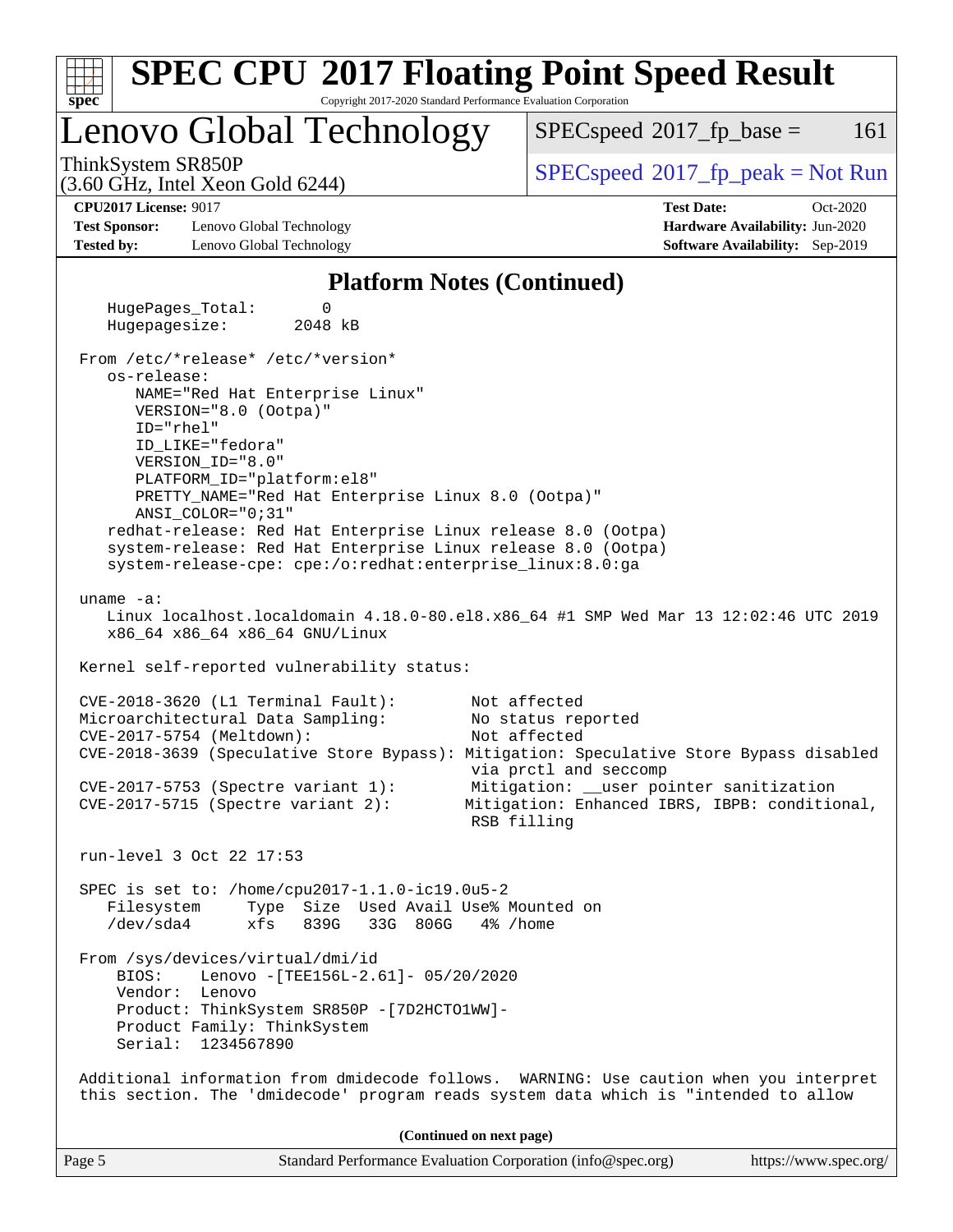

#### **[SPEC CPU](http://www.spec.org/auto/cpu2017/Docs/result-fields.html#SPECCPU2017FloatingPointSpeedResult)[2017 Floating Point Speed Result](http://www.spec.org/auto/cpu2017/Docs/result-fields.html#SPECCPU2017FloatingPointSpeedResult)** Copyright 2017-2020 Standard Performance Evaluation Corporation

## Lenovo Global Technology

 $SPECspeed^{\circledcirc}2017_fp\_base = 161$  $SPECspeed^{\circledcirc}2017_fp\_base = 161$ 

ThinkSystem SR850P<br>  $(2.60 \text{ GHz. Intel Yes} \cdot \text{Cold} \cdot 6244)$  [SPECspeed](http://www.spec.org/auto/cpu2017/Docs/result-fields.html#SPECspeed2017fppeak)®[2017\\_fp\\_peak = N](http://www.spec.org/auto/cpu2017/Docs/result-fields.html#SPECspeed2017fppeak)ot Run

**[CPU2017 License:](http://www.spec.org/auto/cpu2017/Docs/result-fields.html#CPU2017License)** 9017 **[Test Date:](http://www.spec.org/auto/cpu2017/Docs/result-fields.html#TestDate)** Oct-2020

**[Test Sponsor:](http://www.spec.org/auto/cpu2017/Docs/result-fields.html#TestSponsor)** Lenovo Global Technology **[Hardware Availability:](http://www.spec.org/auto/cpu2017/Docs/result-fields.html#HardwareAvailability)** Jun-2020 **[Tested by:](http://www.spec.org/auto/cpu2017/Docs/result-fields.html#Testedby)** Lenovo Global Technology **[Software Availability:](http://www.spec.org/auto/cpu2017/Docs/result-fields.html#SoftwareAvailability)** Sep-2019

(3.60 GHz, Intel Xeon Gold 6244)

#### **[Platform Notes \(Continued\)](http://www.spec.org/auto/cpu2017/Docs/result-fields.html#PlatformNotes)**

 hardware to be accurately determined", but the intent may not be met, as there are frequent changes to hardware, firmware, and the "DMTF SMBIOS" standard. Memory:

48x Samsung M393A4K40CB2-CVF 32 GB 2 rank 2933

(End of data from sysinfo program)

### **[Compiler Version Notes](http://www.spec.org/auto/cpu2017/Docs/result-fields.html#CompilerVersionNotes)**

Page 6 Standard Performance Evaluation Corporation [\(info@spec.org\)](mailto:info@spec.org) <https://www.spec.org/> ============================================================================== C | 619.lbm\_s(base) 638.imagick\_s(base) 644.nab\_s(base) ------------------------------------------------------------------------------ Intel(R) C Intel(R) 64 Compiler for applications running on Intel(R)  $64$ , Version 19.0.5.281 Build 20190815 Copyright (C) 1985-2019 Intel Corporation. All rights reserved. ------------------------------------------------------------------------------ ============================================================================== C++, C, Fortran | 607.cactuBSSN\_s(base) ------------------------------------------------------------------------------ Intel(R) C++ Intel(R) 64 Compiler for applications running on Intel(R) 64, Version 19.0.5.281 Build 20190815 Copyright (C) 1985-2019 Intel Corporation. All rights reserved. Intel(R) C Intel(R) 64 Compiler for applications running on Intel(R)  $64$ , Version 19.0.5.281 Build 20190815 Copyright (C) 1985-2019 Intel Corporation. All rights reserved. Intel(R) Fortran Intel(R) 64 Compiler for applications running on Intel(R) 64, Version 19.0.5.281 Build 20190815 Copyright (C) 1985-2019 Intel Corporation. All rights reserved. ------------------------------------------------------------------------------ ============================================================================== Fortran | 603.bwaves\_s(base) 649.fotonik3d\_s(base) 654.roms\_s(base) ------------------------------------------------------------------------------ Intel(R) Fortran Intel(R) 64 Compiler for applications running on Intel(R) 64, Version 19.0.5.281 Build 20190815 Copyright (C) 1985-2019 Intel Corporation. All rights reserved. ------------------------------------------------------------------------------ ============================================================================== Fortran, C | 621.wrf\_s(base) 627.cam4\_s(base) 628.pop2\_s(base) ------------------------------------------------------------------------------ Intel(R) Fortran Intel(R) 64 Compiler for applications running on Intel(R) 64, Version 19.0.5.281 Build 20190815 Copyright (C) 1985-2019 Intel Corporation. All rights reserved. Intel(R) C Intel(R) 64 Compiler for applications running on Intel(R)  $64$ , **(Continued on next page)**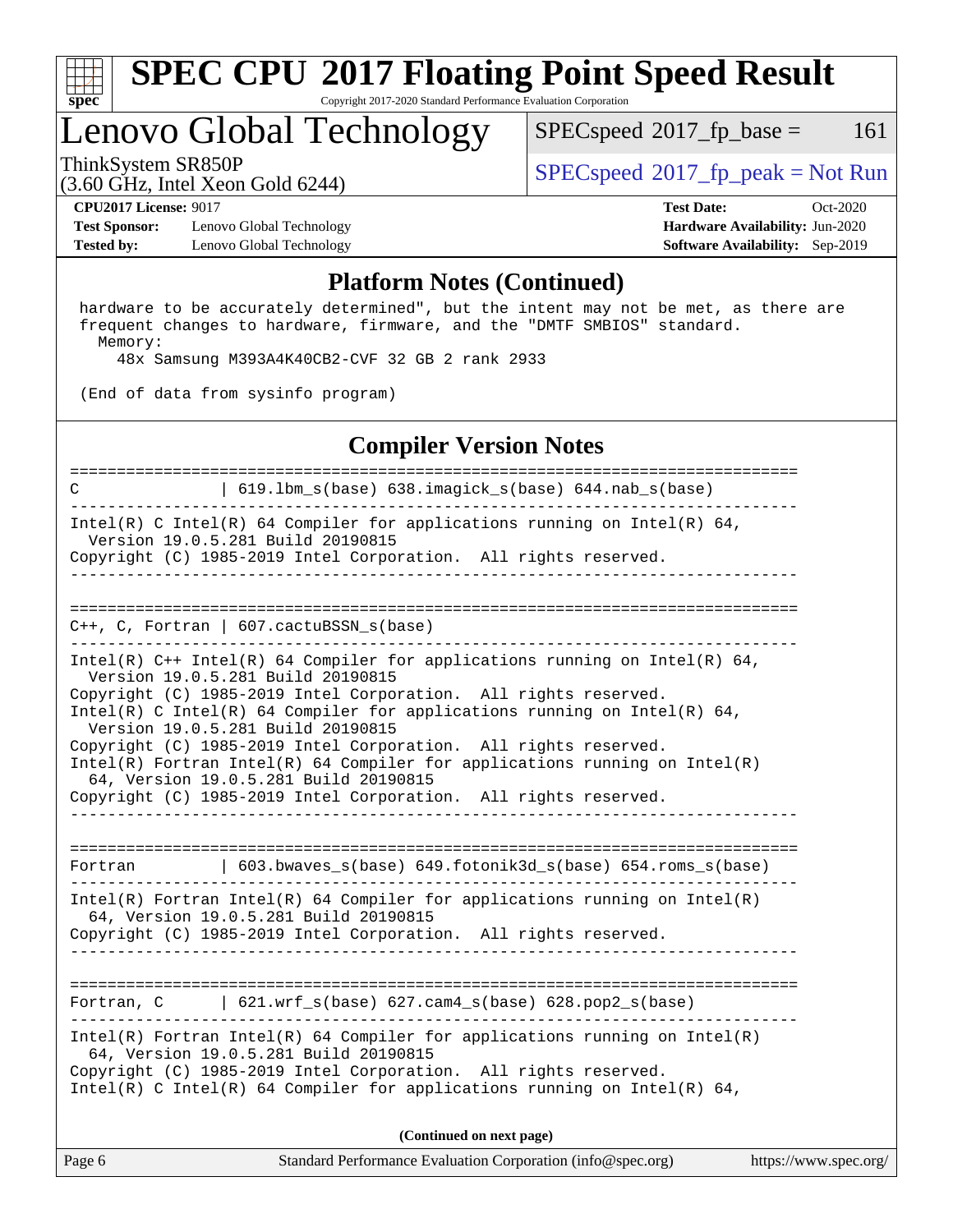

### **[SPEC CPU](http://www.spec.org/auto/cpu2017/Docs/result-fields.html#SPECCPU2017FloatingPointSpeedResult)[2017 Floating Point Speed Result](http://www.spec.org/auto/cpu2017/Docs/result-fields.html#SPECCPU2017FloatingPointSpeedResult)** Copyright 2017-2020 Standard Performance Evaluation Corporation

## Lenovo Global Technology

 $SPEC speed^{\circ}2017\_fp\_base = 161$ 

ThinkSystem SR850P<br>  $SPEC speed^{\circ}2017$  [p\_peak = Not Run

## (3.60 GHz, Intel Xeon Gold 6244)

**[Test Sponsor:](http://www.spec.org/auto/cpu2017/Docs/result-fields.html#TestSponsor)** Lenovo Global Technology **[Hardware Availability:](http://www.spec.org/auto/cpu2017/Docs/result-fields.html#HardwareAvailability)** Jun-2020 **[Tested by:](http://www.spec.org/auto/cpu2017/Docs/result-fields.html#Testedby)** Lenovo Global Technology **[Software Availability:](http://www.spec.org/auto/cpu2017/Docs/result-fields.html#SoftwareAvailability)** Sep-2019

**[CPU2017 License:](http://www.spec.org/auto/cpu2017/Docs/result-fields.html#CPU2017License)** 9017 **[Test Date:](http://www.spec.org/auto/cpu2017/Docs/result-fields.html#TestDate)** Oct-2020

### **[Compiler Version Notes \(Continued\)](http://www.spec.org/auto/cpu2017/Docs/result-fields.html#CompilerVersionNotes)**

Version 19.0.5.281 Build 20190815

Copyright (C) 1985-2019 Intel Corporation. All rights reserved.

------------------------------------------------------------------------------

## **[Base Compiler Invocation](http://www.spec.org/auto/cpu2017/Docs/result-fields.html#BaseCompilerInvocation)**

[C benchmarks](http://www.spec.org/auto/cpu2017/Docs/result-fields.html#Cbenchmarks): [icc](http://www.spec.org/cpu2017/results/res2020q4/cpu2017-20201026-24287.flags.html#user_CCbase_intel_icc_66fc1ee009f7361af1fbd72ca7dcefbb700085f36577c54f309893dd4ec40d12360134090235512931783d35fd58c0460139e722d5067c5574d8eaf2b3e37e92)

[Fortran benchmarks](http://www.spec.org/auto/cpu2017/Docs/result-fields.html#Fortranbenchmarks): [ifort](http://www.spec.org/cpu2017/results/res2020q4/cpu2017-20201026-24287.flags.html#user_FCbase_intel_ifort_8111460550e3ca792625aed983ce982f94888b8b503583aa7ba2b8303487b4d8a21a13e7191a45c5fd58ff318f48f9492884d4413fa793fd88dd292cad7027ca)

[Benchmarks using both Fortran and C](http://www.spec.org/auto/cpu2017/Docs/result-fields.html#BenchmarksusingbothFortranandC): [ifort](http://www.spec.org/cpu2017/results/res2020q4/cpu2017-20201026-24287.flags.html#user_CC_FCbase_intel_ifort_8111460550e3ca792625aed983ce982f94888b8b503583aa7ba2b8303487b4d8a21a13e7191a45c5fd58ff318f48f9492884d4413fa793fd88dd292cad7027ca) [icc](http://www.spec.org/cpu2017/results/res2020q4/cpu2017-20201026-24287.flags.html#user_CC_FCbase_intel_icc_66fc1ee009f7361af1fbd72ca7dcefbb700085f36577c54f309893dd4ec40d12360134090235512931783d35fd58c0460139e722d5067c5574d8eaf2b3e37e92)

[Benchmarks using Fortran, C, and C++:](http://www.spec.org/auto/cpu2017/Docs/result-fields.html#BenchmarksusingFortranCandCXX) [icpc](http://www.spec.org/cpu2017/results/res2020q4/cpu2017-20201026-24287.flags.html#user_CC_CXX_FCbase_intel_icpc_c510b6838c7f56d33e37e94d029a35b4a7bccf4766a728ee175e80a419847e808290a9b78be685c44ab727ea267ec2f070ec5dc83b407c0218cded6866a35d07) [icc](http://www.spec.org/cpu2017/results/res2020q4/cpu2017-20201026-24287.flags.html#user_CC_CXX_FCbase_intel_icc_66fc1ee009f7361af1fbd72ca7dcefbb700085f36577c54f309893dd4ec40d12360134090235512931783d35fd58c0460139e722d5067c5574d8eaf2b3e37e92) [ifort](http://www.spec.org/cpu2017/results/res2020q4/cpu2017-20201026-24287.flags.html#user_CC_CXX_FCbase_intel_ifort_8111460550e3ca792625aed983ce982f94888b8b503583aa7ba2b8303487b4d8a21a13e7191a45c5fd58ff318f48f9492884d4413fa793fd88dd292cad7027ca)

## **[Base Portability Flags](http://www.spec.org/auto/cpu2017/Docs/result-fields.html#BasePortabilityFlags)**

 603.bwaves\_s: [-DSPEC\\_LP64](http://www.spec.org/cpu2017/results/res2020q4/cpu2017-20201026-24287.flags.html#suite_basePORTABILITY603_bwaves_s_DSPEC_LP64) 607.cactuBSSN\_s: [-DSPEC\\_LP64](http://www.spec.org/cpu2017/results/res2020q4/cpu2017-20201026-24287.flags.html#suite_basePORTABILITY607_cactuBSSN_s_DSPEC_LP64) 619.lbm\_s: [-DSPEC\\_LP64](http://www.spec.org/cpu2017/results/res2020q4/cpu2017-20201026-24287.flags.html#suite_basePORTABILITY619_lbm_s_DSPEC_LP64) 621.wrf\_s: [-DSPEC\\_LP64](http://www.spec.org/cpu2017/results/res2020q4/cpu2017-20201026-24287.flags.html#suite_basePORTABILITY621_wrf_s_DSPEC_LP64) [-DSPEC\\_CASE\\_FLAG](http://www.spec.org/cpu2017/results/res2020q4/cpu2017-20201026-24287.flags.html#b621.wrf_s_baseCPORTABILITY_DSPEC_CASE_FLAG) [-convert big\\_endian](http://www.spec.org/cpu2017/results/res2020q4/cpu2017-20201026-24287.flags.html#user_baseFPORTABILITY621_wrf_s_convert_big_endian_c3194028bc08c63ac5d04de18c48ce6d347e4e562e8892b8bdbdc0214820426deb8554edfa529a3fb25a586e65a3d812c835984020483e7e73212c4d31a38223) 627.cam4\_s: [-DSPEC\\_LP64](http://www.spec.org/cpu2017/results/res2020q4/cpu2017-20201026-24287.flags.html#suite_basePORTABILITY627_cam4_s_DSPEC_LP64) [-DSPEC\\_CASE\\_FLAG](http://www.spec.org/cpu2017/results/res2020q4/cpu2017-20201026-24287.flags.html#b627.cam4_s_baseCPORTABILITY_DSPEC_CASE_FLAG) 628.pop2\_s: [-DSPEC\\_LP64](http://www.spec.org/cpu2017/results/res2020q4/cpu2017-20201026-24287.flags.html#suite_basePORTABILITY628_pop2_s_DSPEC_LP64) [-DSPEC\\_CASE\\_FLAG](http://www.spec.org/cpu2017/results/res2020q4/cpu2017-20201026-24287.flags.html#b628.pop2_s_baseCPORTABILITY_DSPEC_CASE_FLAG) [-convert big\\_endian](http://www.spec.org/cpu2017/results/res2020q4/cpu2017-20201026-24287.flags.html#user_baseFPORTABILITY628_pop2_s_convert_big_endian_c3194028bc08c63ac5d04de18c48ce6d347e4e562e8892b8bdbdc0214820426deb8554edfa529a3fb25a586e65a3d812c835984020483e7e73212c4d31a38223) [-assume byterecl](http://www.spec.org/cpu2017/results/res2020q4/cpu2017-20201026-24287.flags.html#user_baseFPORTABILITY628_pop2_s_assume_byterecl_7e47d18b9513cf18525430bbf0f2177aa9bf368bc7a059c09b2c06a34b53bd3447c950d3f8d6c70e3faf3a05c8557d66a5798b567902e8849adc142926523472) 638.imagick\_s: [-DSPEC\\_LP64](http://www.spec.org/cpu2017/results/res2020q4/cpu2017-20201026-24287.flags.html#suite_basePORTABILITY638_imagick_s_DSPEC_LP64) 644.nab\_s: [-DSPEC\\_LP64](http://www.spec.org/cpu2017/results/res2020q4/cpu2017-20201026-24287.flags.html#suite_basePORTABILITY644_nab_s_DSPEC_LP64) 649.fotonik3d\_s: [-DSPEC\\_LP64](http://www.spec.org/cpu2017/results/res2020q4/cpu2017-20201026-24287.flags.html#suite_basePORTABILITY649_fotonik3d_s_DSPEC_LP64) 654.roms\_s: [-DSPEC\\_LP64](http://www.spec.org/cpu2017/results/res2020q4/cpu2017-20201026-24287.flags.html#suite_basePORTABILITY654_roms_s_DSPEC_LP64)

## **[Base Optimization Flags](http://www.spec.org/auto/cpu2017/Docs/result-fields.html#BaseOptimizationFlags)**

[C benchmarks](http://www.spec.org/auto/cpu2017/Docs/result-fields.html#Cbenchmarks):

[-m64](http://www.spec.org/cpu2017/results/res2020q4/cpu2017-20201026-24287.flags.html#user_CCbase_m64-icc) [-std=c11](http://www.spec.org/cpu2017/results/res2020q4/cpu2017-20201026-24287.flags.html#user_CCbase_std-icc-std_0e1c27790398a4642dfca32ffe6c27b5796f9c2d2676156f2e42c9c44eaad0c049b1cdb667a270c34d979996257aeb8fc440bfb01818dbc9357bd9d174cb8524) [-xCORE-AVX512](http://www.spec.org/cpu2017/results/res2020q4/cpu2017-20201026-24287.flags.html#user_CCbase_f-xCORE-AVX512) [-ipo](http://www.spec.org/cpu2017/results/res2020q4/cpu2017-20201026-24287.flags.html#user_CCbase_f-ipo) [-O3](http://www.spec.org/cpu2017/results/res2020q4/cpu2017-20201026-24287.flags.html#user_CCbase_f-O3) [-no-prec-div](http://www.spec.org/cpu2017/results/res2020q4/cpu2017-20201026-24287.flags.html#user_CCbase_f-no-prec-div) [-qopt-prefetch](http://www.spec.org/cpu2017/results/res2020q4/cpu2017-20201026-24287.flags.html#user_CCbase_f-qopt-prefetch) [-ffinite-math-only](http://www.spec.org/cpu2017/results/res2020q4/cpu2017-20201026-24287.flags.html#user_CCbase_f_finite_math_only_cb91587bd2077682c4b38af759c288ed7c732db004271a9512da14a4f8007909a5f1427ecbf1a0fb78ff2a814402c6114ac565ca162485bbcae155b5e4258871) [-qopt-mem-layout-trans=4](http://www.spec.org/cpu2017/results/res2020q4/cpu2017-20201026-24287.flags.html#user_CCbase_f-qopt-mem-layout-trans_fa39e755916c150a61361b7846f310bcdf6f04e385ef281cadf3647acec3f0ae266d1a1d22d972a7087a248fd4e6ca390a3634700869573d231a252c784941a8) [-qopenmp](http://www.spec.org/cpu2017/results/res2020q4/cpu2017-20201026-24287.flags.html#user_CCbase_qopenmp_16be0c44f24f464004c6784a7acb94aca937f053568ce72f94b139a11c7c168634a55f6653758ddd83bcf7b8463e8028bb0b48b77bcddc6b78d5d95bb1df2967) [-DSPEC\\_OPENMP](http://www.spec.org/cpu2017/results/res2020q4/cpu2017-20201026-24287.flags.html#suite_CCbase_DSPEC_OPENMP)

[Fortran benchmarks](http://www.spec.org/auto/cpu2017/Docs/result-fields.html#Fortranbenchmarks):

[-m64](http://www.spec.org/cpu2017/results/res2020q4/cpu2017-20201026-24287.flags.html#user_FCbase_m64-icc) [-DSPEC\\_OPENMP](http://www.spec.org/cpu2017/results/res2020q4/cpu2017-20201026-24287.flags.html#suite_FCbase_DSPEC_OPENMP) [-xCORE-AVX512](http://www.spec.org/cpu2017/results/res2020q4/cpu2017-20201026-24287.flags.html#user_FCbase_f-xCORE-AVX512) [-ipo](http://www.spec.org/cpu2017/results/res2020q4/cpu2017-20201026-24287.flags.html#user_FCbase_f-ipo) [-O3](http://www.spec.org/cpu2017/results/res2020q4/cpu2017-20201026-24287.flags.html#user_FCbase_f-O3) [-no-prec-div](http://www.spec.org/cpu2017/results/res2020q4/cpu2017-20201026-24287.flags.html#user_FCbase_f-no-prec-div) [-qopt-prefetch](http://www.spec.org/cpu2017/results/res2020q4/cpu2017-20201026-24287.flags.html#user_FCbase_f-qopt-prefetch) [-ffinite-math-only](http://www.spec.org/cpu2017/results/res2020q4/cpu2017-20201026-24287.flags.html#user_FCbase_f_finite_math_only_cb91587bd2077682c4b38af759c288ed7c732db004271a9512da14a4f8007909a5f1427ecbf1a0fb78ff2a814402c6114ac565ca162485bbcae155b5e4258871) [-qopt-mem-layout-trans=4](http://www.spec.org/cpu2017/results/res2020q4/cpu2017-20201026-24287.flags.html#user_FCbase_f-qopt-mem-layout-trans_fa39e755916c150a61361b7846f310bcdf6f04e385ef281cadf3647acec3f0ae266d1a1d22d972a7087a248fd4e6ca390a3634700869573d231a252c784941a8) [-qopenmp](http://www.spec.org/cpu2017/results/res2020q4/cpu2017-20201026-24287.flags.html#user_FCbase_qopenmp_16be0c44f24f464004c6784a7acb94aca937f053568ce72f94b139a11c7c168634a55f6653758ddd83bcf7b8463e8028bb0b48b77bcddc6b78d5d95bb1df2967)

**(Continued on next page)**

| Page 7 | Standard Performance Evaluation Corporation (info@spec.org) | https://www.spec.org/ |
|--------|-------------------------------------------------------------|-----------------------|
|--------|-------------------------------------------------------------|-----------------------|